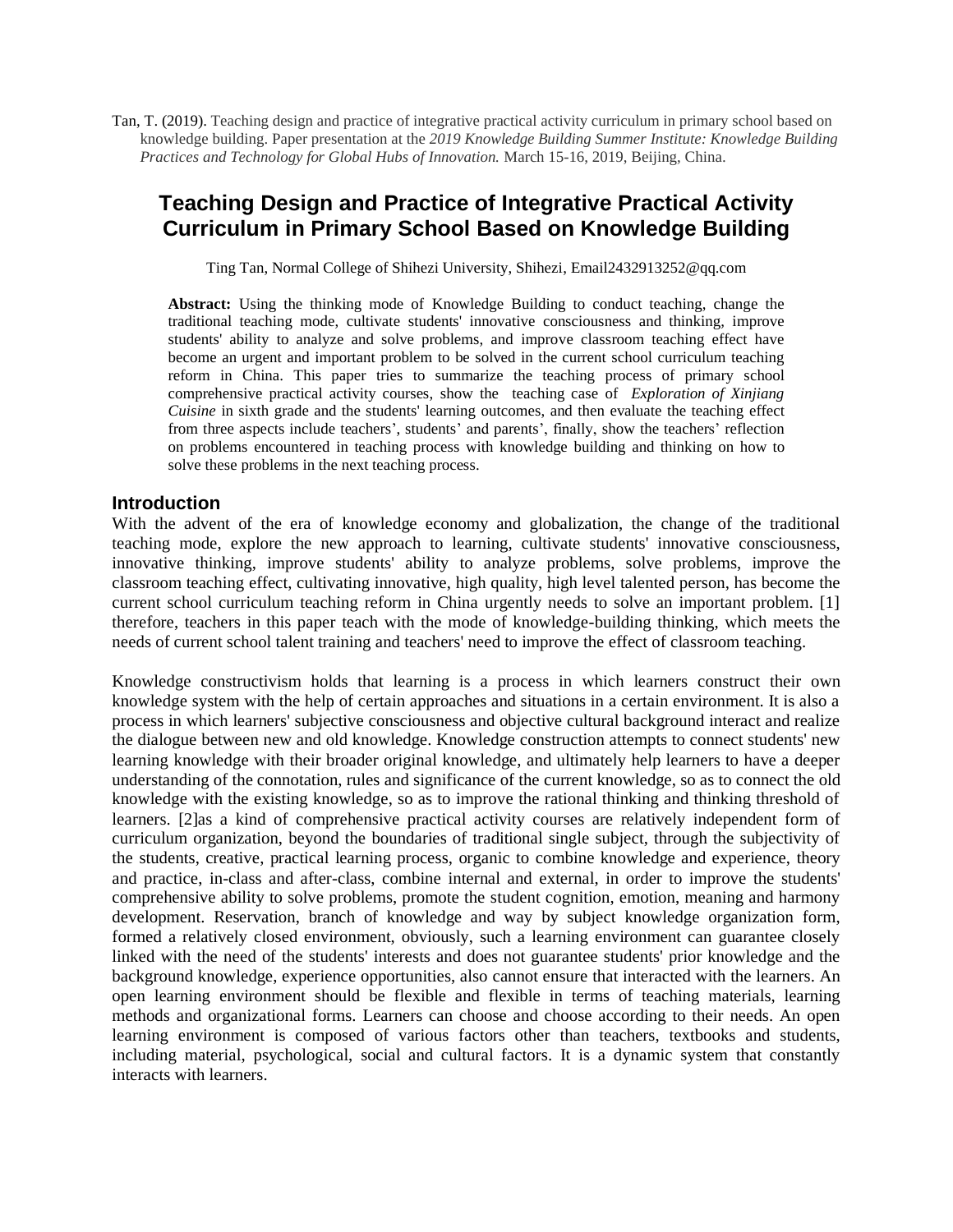The theory of knowledge construction has a direct influence on the characteristics and value orientation of comprehensive practical courses.

To sixth grade of comprehensive practice curriculum exploration of Xinjiang cuisine is based on the idea of knowledge building in teaching, in the teaching process takes into account the student is very interested in food, the food is in the majority of Xinjiang, wide scope of students' study in food such as conditions, let the students give their subjective consciousness interact with Xinjiang food culture in the process of dialogue between the old and new knowledge, let the students in the process of construction of Xinjiang cuisine docking with the culture of Xinjiang, finally help students learned the current Xinjiang cuisine connotation, the law of the content of the project and significance have a more profound understanding. Use these formatting suggestions for the papers that will be published in the KBSI2018 site.

### **Research Question**

How can students explore xinjiang cuisine with knowledge - based thinking? How does the teacher guide the student to establish the knowledge frame?

## **Method and Process**

1.Teaching design of Integrative Practical Activity Curriculum in primary school based on Knowledge Building

⚫Participants: select sixth-grade students as the objects of study, their level of abstract thinking is close to adults, but requires some training.

⚫teaching preparation: Experience preparation about Xinjiang cuisine.

⚫Teaching objectives: (1) Knowledge and skills: let students know about the nutritional value of the Xinjiang cuisine they eat in daily life, and the sources and edible requirements of Xinjiang cuisine.

(2) Process and method: cultivate students' ability to consult and integrate materials, and use the multimedia platform to communicate with other students about their works.

(3) Emotion, attitude and values: through the research on Xinjiang cuisine, students are trained to clove their hometown, so that they know that the inheritance of food culture is hard-won and they should cherish their present life.

2. Teaching practice of Integrative Practical Activity Curriculum in primary school based on Knowledge Building

- ⚫project introduction
- ⚫putting forward and developing views
- ⚫design of students' research programs
- ⚫achievement report and exchange
- ⚫construction of new themes
- ⚫teaching evaluation

### **Results**

⚫three students' paper about Xinjing cuisine

⚫teaching evaluation from students', teachers' and parents'.

### **Conclusion**

Based on students' papers

⚫All three students have the preliminary thinking mode of thesis writing.

⚫The students ' thinking has been truly expanded, which has deepened the students ' understanding of Xinjiang cuisine.

#### Based on the evaluation

⚫Students generally agree that their ability to collect information, to read literature, and to express have all increased.